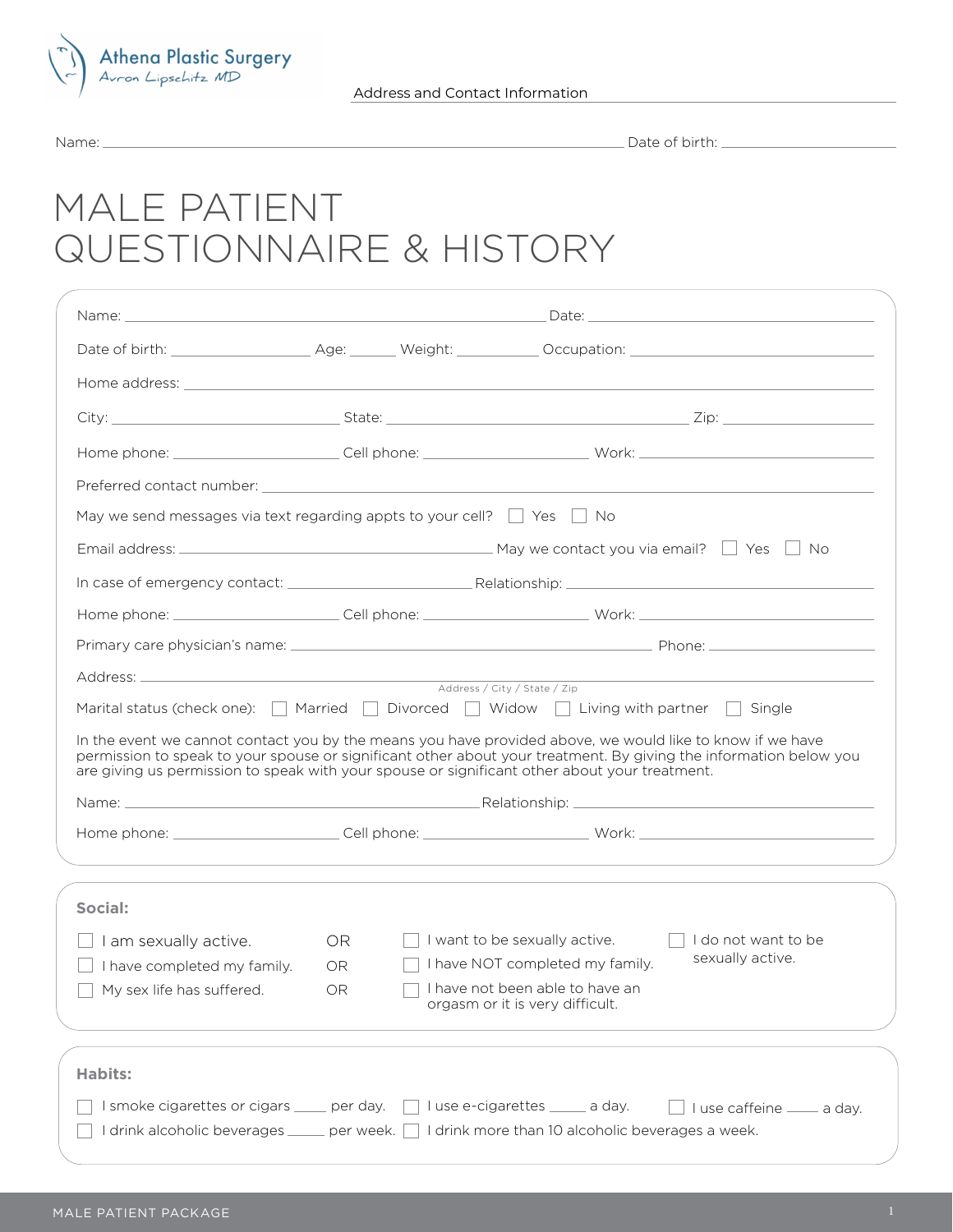

Date of birth:

# MALE PATIENT QUESTIONNAIRE & HISTORY CONTINUED

| <b>Drug allergies</b>                                                                                                                                      |                                                                                                                                                                                                                                        |                                                                                                                                 |  |  |  |
|------------------------------------------------------------------------------------------------------------------------------------------------------------|----------------------------------------------------------------------------------------------------------------------------------------------------------------------------------------------------------------------------------------|---------------------------------------------------------------------------------------------------------------------------------|--|--|--|
|                                                                                                                                                            |                                                                                                                                                                                                                                        |                                                                                                                                 |  |  |  |
| Have you ever had any issues with local anesthesia? $\Box$ Yes $\Box$ No Do you have a latex allergy? $\Box$ Yes<br>No.                                    |                                                                                                                                                                                                                                        |                                                                                                                                 |  |  |  |
|                                                                                                                                                            | Current hormone replacement? $\Box$ Yes $\Box$ No If yes, what?                                                                                                                                                                        |                                                                                                                                 |  |  |  |
|                                                                                                                                                            |                                                                                                                                                                                                                                        |                                                                                                                                 |  |  |  |
| <b>Family history:</b><br>Heart disease     Diabetes                                                                                                       | □ Osteoporosis □ Alzheimer's/dementia □ Breast cancer □ Other                                                                                                                                                                          |                                                                                                                                 |  |  |  |
| <b>Pertinent medical/surgical history:</b><br>Cancer (type):                                                                                               |                                                                                                                                                                                                                                        | <b>Birth Control Method:</b>                                                                                                    |  |  |  |
| Elevated PSA<br>Trouble passing urine<br>Taking medicine for prostate<br>or male-pattern balding<br>History of anemia<br>Vasectomy<br>Erectile dysfunction | Testicular or prostate cancer<br>Prostate enlargement or BPH<br>Kidney disease or decreased<br>kidney function<br>Frequent blood donations<br>Non-cancerous testicular<br>or prostate surgery<br>Severe snoring<br>Taking medicine for | Not applicable<br>None - planning pregnancy<br>in the next year<br>Depend on partner's<br>contraception<br>Vasectomy<br>Condoms |  |  |  |
| <b>Activity Level:</b><br>Low - sedentary                                                                                                                  | high cholesterol                                                                                                                                                                                                                       |                                                                                                                                 |  |  |  |

- Moderate walk/jog/workout infrequently
- Average walk/jog/workout 1 to 3 times per week
- $\Box$  High walk/jog/workout regularly 4+ times per week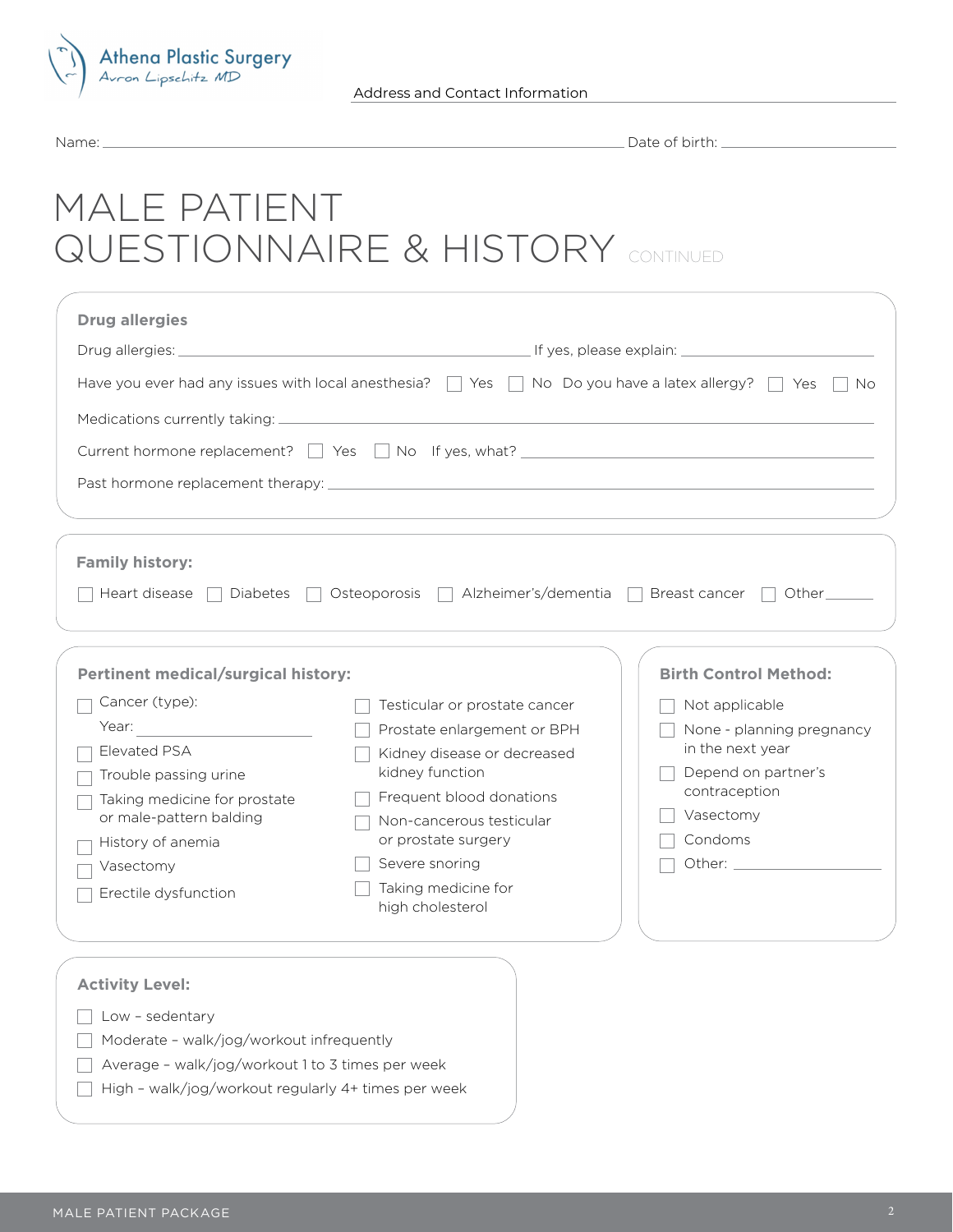

| Name: |  |  |
|-------|--|--|
|       |  |  |

\_Date of birth: \_

# MALE PATIENT QUESTIONNAIRE & HISTORY CONTINUED

| <b>Medical history:</b>                                   |                                   |
|-----------------------------------------------------------|-----------------------------------|
| High blood pressure or hypertension                       | Stroke and/or heart attack        |
| Heart disease                                             | HIV or any type of hepatitis      |
| Atrial fibrillation or other arrhythmia                   | Hemochromatosis                   |
| Blood clot and/or a pulmonary embolism                    | Psychiatric disorder              |
| Depression/anxiety                                        | Thyroid disease                   |
| Chronic liver disease (hepatitis, fatty liver, cirrhosis) | <b>Diabetes</b>                   |
| Arthritis                                                 | Thyroid disease                   |
| Hair thinning                                             | Lupus or other autoimmune disease |
| Sleep apnea                                               | Other                             |
| High cholesterol                                          |                                   |
|                                                           |                                   |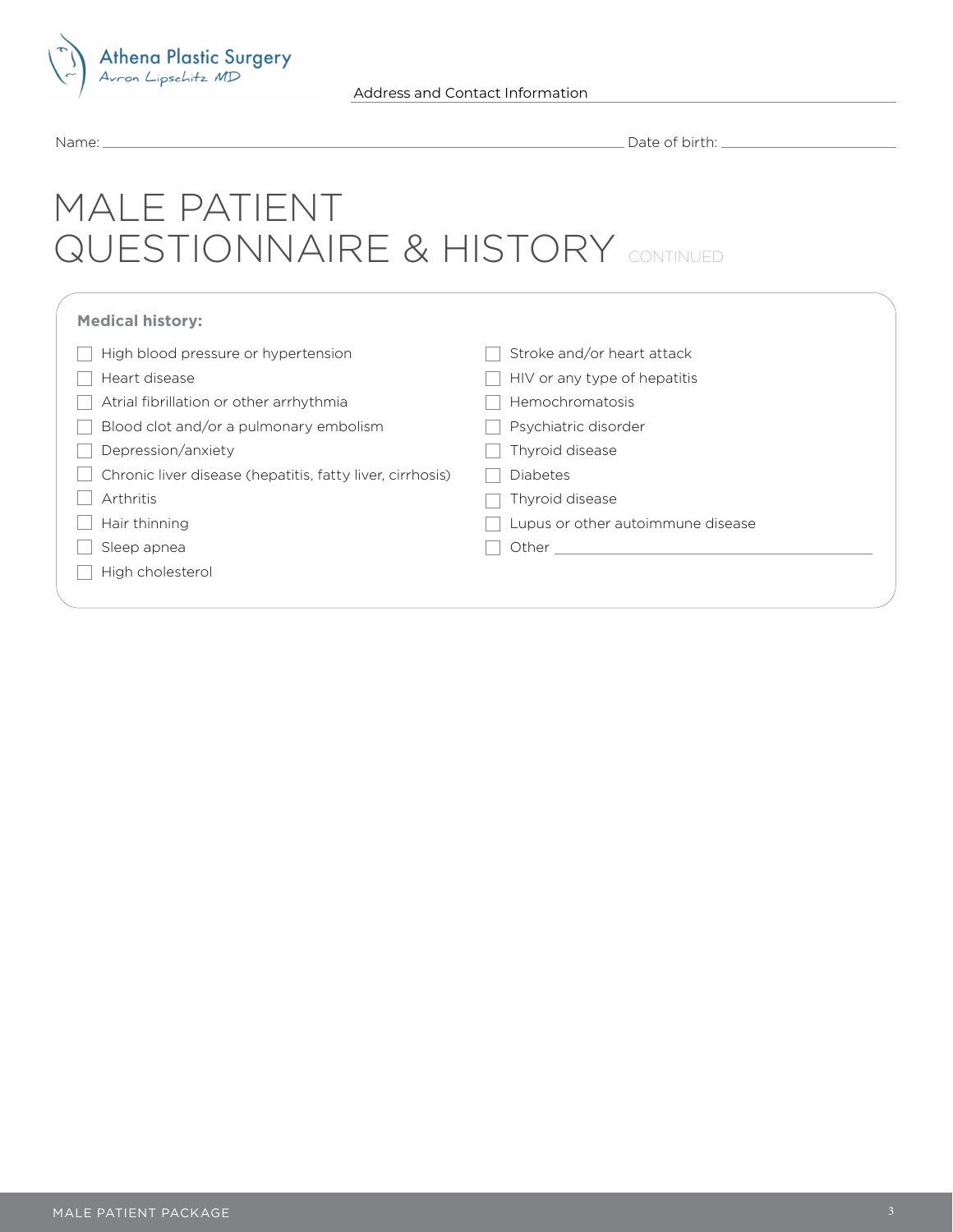

# MALE HEALTH ASSESSMENT

| lame:                                                                                                                                                                                                                                 | Date of birth: <u>containing</u>      |               |  |     |                                           |
|---------------------------------------------------------------------------------------------------------------------------------------------------------------------------------------------------------------------------------------|---------------------------------------|---------------|--|-----|-------------------------------------------|
| MALE HEALTH ASSESSMENT<br>Vhich of the following symptoms apply to you currently (in the last 2 weeks)? Please mark the appropriate box<br>or each symptom. For symptoms that do not currently apply or no longer apply, mark "none". |                                       |               |  |     |                                           |
| <b>Symptoms</b>                                                                                                                                                                                                                       | <b>None</b><br>$\left(\bigcup\right)$ | Mild<br>$($ ] |  | -51 | <b>Moderate Severe Very severe</b><br>(4) |
| Sweating (night sweats or excessive sweating)                                                                                                                                                                                         |                                       |               |  |     |                                           |
| Sleep problems (difficulty falling asleep, sleeping through<br>the night or waking up too early)                                                                                                                                      |                                       |               |  |     |                                           |
| Increased need for sleep or falls asleep easily after a meal                                                                                                                                                                          |                                       |               |  |     | L                                         |
| Depressive mood (feeling down, sad, lack of drive)                                                                                                                                                                                    |                                       |               |  |     |                                           |
| Irritability (mood swings, feeling aggressive, angers easily)                                                                                                                                                                         |                                       |               |  |     |                                           |
| Anxiety (inner restlessness, feeling panicked, feeling nervous,<br>inner tension)                                                                                                                                                     |                                       |               |  |     | H                                         |
| Physical exhaustion (general decrease in muscle strength or<br>endurance, decrease in work performance, fatigue, lack of energy,<br>stamina or motivation)                                                                            |                                       |               |  |     |                                           |
| Sexual problems (change in sexual desire or in sexual performance)                                                                                                                                                                    |                                       |               |  |     | L                                         |
| Bladder problems (difficulty in urinating, increased need to urinate)                                                                                                                                                                 |                                       |               |  |     |                                           |
| Erectile changes (weaker erections, loss of morning erections)                                                                                                                                                                        |                                       |               |  |     |                                           |
| Joint and muscular symptoms (joint pain or swelling,<br>muscle weakness, poor recovery after exercise)                                                                                                                                |                                       |               |  |     |                                           |
| Difficulties with memory                                                                                                                                                                                                              |                                       |               |  |     |                                           |
| Problems with thinking, concentrating or reasoning                                                                                                                                                                                    |                                       |               |  |     |                                           |
| Difficulty learning new things                                                                                                                                                                                                        |                                       |               |  |     |                                           |
| Trouble thinking of the right word to describe persons, places<br>or things when speaking                                                                                                                                             |                                       |               |  |     |                                           |
| Increase in frequency or intensity of headaches/migraines                                                                                                                                                                             |                                       |               |  |     |                                           |
| Rapid hair loss or thinning                                                                                                                                                                                                           |                                       |               |  |     | H.                                        |
| Feel cold all the time or have cold hands or feet                                                                                                                                                                                     |                                       |               |  |     |                                           |
| Weight gain, increased belly fat, or difficulty losing weight<br>despite diet and exercise                                                                                                                                            |                                       |               |  |     |                                           |
| Infrequent or absent ejaculations                                                                                                                                                                                                     |                                       |               |  |     |                                           |
| Total score                                                                                                                                                                                                                           | O                                     |               |  |     |                                           |

Severity score: Mild: 1-20 / Moderate: 21-40 / Severe: 41-60 / Very severe: 61-80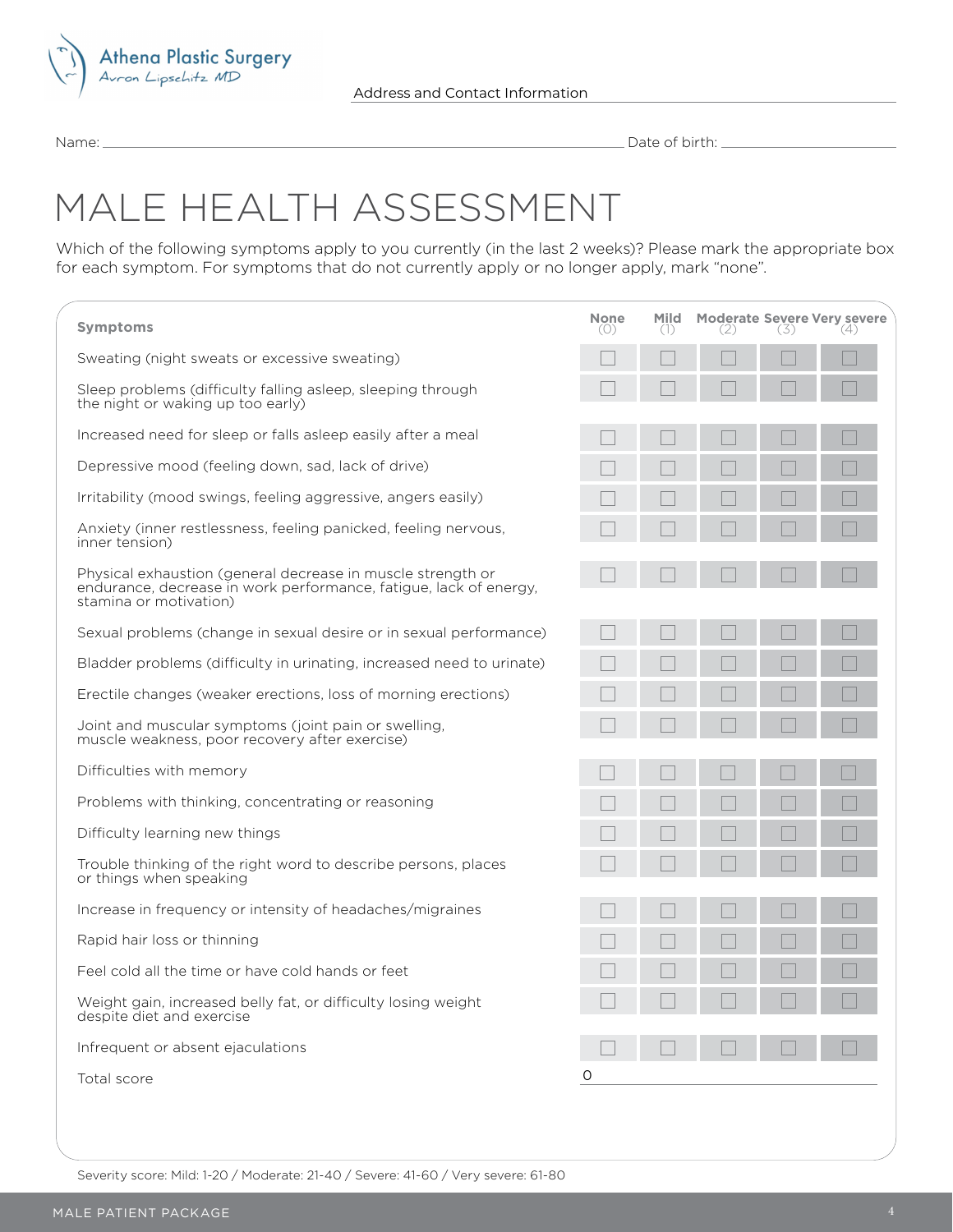

# MALE NEW PATIENT PACKAGE

### The contents of this package are your first step to restore your vitality. Please take the time to read this carefully and answer all the questions as completely as possible.

Thank you for your interest in hormone optimization. In order to determine if you are a candidate for bioidentical hormone replacement, we need laboratory information and your medical history forms. We will evaluate your information prior to your consultation to determine if the Biote Method<sup>®</sup> of hormone replacement therapy can help you live a healthier life.

Please complete the following tasks before your appointment: **2 weeks or more before your scheduled consultation** get your blood lab drawn at the lab of your choice. If you have had labs drawn at another office in the last year, please get a copy of those results to us BEFORE your labs are drawn as insurance may not cover duplicate lab tests. We request the tests listed below. **It is your responsibility to find out if your insurance company will cover the cost and which lab to use.** 

| Your blood work panel MUST include the<br>following tests | <b>Male post insertion labs</b><br>needed at 4 weeks:            |
|-----------------------------------------------------------|------------------------------------------------------------------|
| Estradiol                                                 | Estradiol                                                        |
| Testosterone, free & total                                | Testosterone, free & total                                       |
| PSA, total<br>(ages 55-69 or high-risk)                   | PSA, total<br>(If PSA was borderline<br>on first insertion)      |
| T3, free                                                  | CBC                                                              |
| T4, total                                                 | Free T3, free T4, TSH                                            |
| <b>TSH</b>                                                | (only if on new prescription or<br>change in thyroid medication) |
| TPO or thyroid peroxidase                                 | Other                                                            |
| CBC                                                       |                                                                  |
| Complete metabolic panel                                  | Miscellaneous other labs (possibly needed)                       |
| Vitamin D, 25-hydroxy                                     | Prolactin                                                        |
| Vitamin B12                                               | $(age < 40 \text{ OR } T < 300)$                                 |
| Lipid panel (optional)                                    | Sleep study<br>(snoring or $T < 300$ )                           |
| Homocysteine (optional)                                   | Semen analysis                                                   |
| A1C (optional)                                            | Other                                                            |
| Reverse T3 (optional)                                     |                                                                  |
| Anti-thyroglobulin antibody<br>(optional)                 |                                                                  |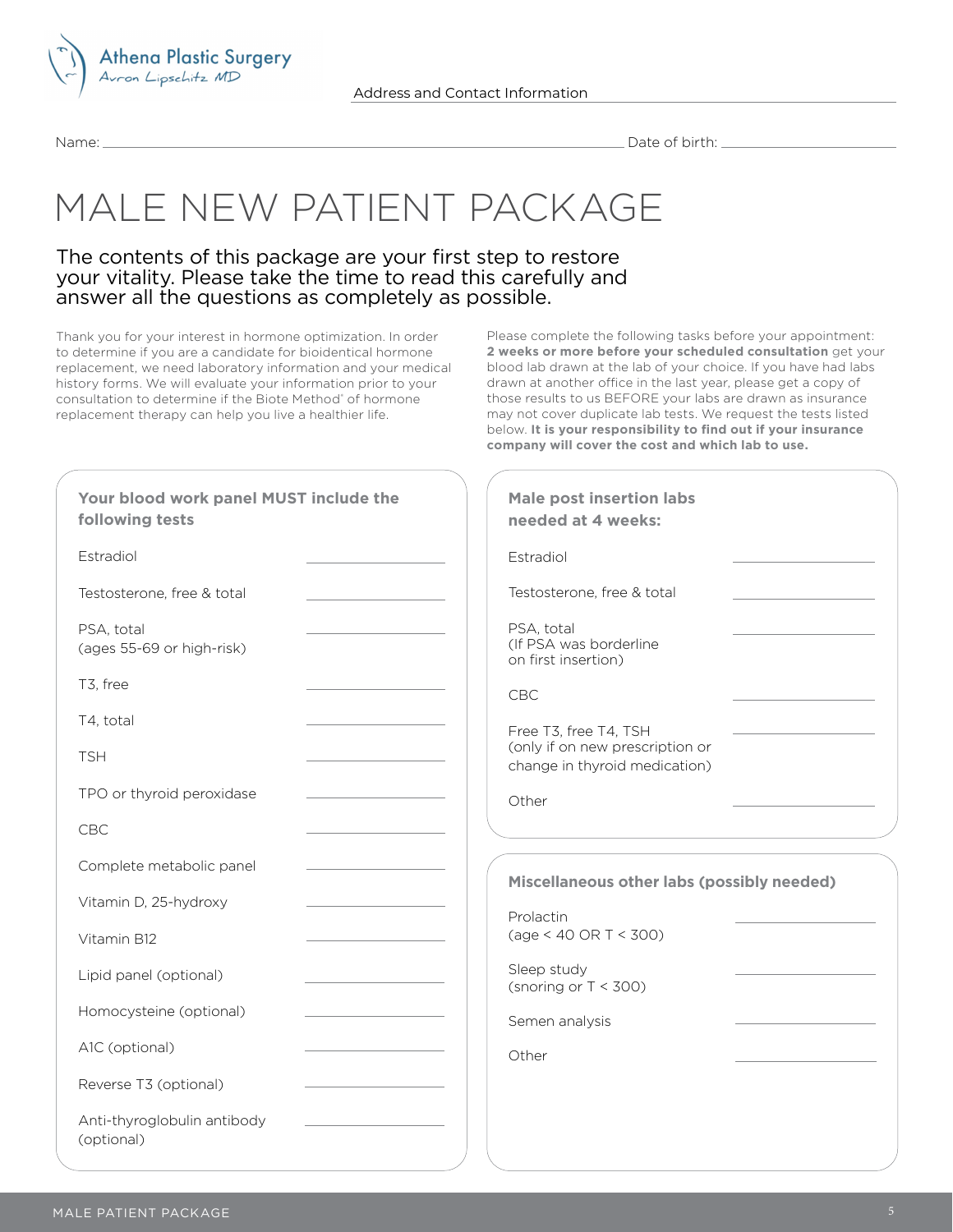



# HIPAA INFORMATION AND CONSENT FORM

The Health Insurance Portability and Accountability Act (HIPAA) provides safeguards to protect your privacy. Implementation of HIPAA requirements officially began on April 14, 2003. Many of the policies have been our practice for years. This form is a "friendly" version. A more complete text is posted in the office.

What this is all about: Specifically, there are rules and restrictions on who may see or be notified of your Protected Health Information (PHI). These restrictions do not include the normal interchange of information necessary to provide you with office services. HIPAA provides certain rights and protections to you as the patient. We balance these needs with our goal of providing you with quality professional service and care. Additional information is available from the U.S. Department of Health and Human Services, www.hhs.gov.

We have adopted the following policies:

1. Patient information will be kept confidential except as is necessary to provide services or to ensure that all administrative matters related to your care are handled appropriately. This specifically includes the sharing of information with other healthcare providers, laboratories, health insurance payers as is necessary and appropriate for your care. Patient files may be stored in open file racks and will not contain any coding which identifies a patient's condition or information which is not already a matter of public record. The normal course of providing care means that such records may be left, at least temporarily, in administrative areas such as the front office, examination room, etc. Those records will not be available to persons other than office staff. You agree to the normal procedures utilized within the office for the handling of charts, patient records, PHI and other documents or information.

- 2. It is the policy of this office to remind patients of their appointments. We may do this by telephone, e-mail, U.S. mail, or by any means convenient for the practice and/or as requested by you. We may send you other communications informing you of changes to office policy and new technology that you might find valuable or informative.
- 3. The practice utilizes a number of vendors in the conduct of business. These vendors may have access to PHI but must agree to abide by the confidentiality rules of HIPAA.
- 4. You understand and agree to inspections of the office and review of documents which may include PHI by government agencies or insurance payers in normal performance of their duties.
- 5. You agree to bring any concerns or complaints regarding privacy to the attention of the office manager or the doctor.
- 6. Your confidential information will not be used for the purposes of marketing or advertising of products, goods or services.
- 7. We agree to provide patients with access to their records in accordance with state and federal laws.
- 8. We may change, add, delete or modify any of these provisions to better serve the needs of the both the practice and the patient.
- 9. You have the right to request restrictions in the use of your protected health information and to request change in certain policies used within the office concerning your PHI. However, we are not obligated to alter internal policies to conform to your request.

**I do hereby consent and acknowledge my agreement to the terms set forth in the HIPAA INFORMATION FORM and any subsequent changes in office policy. I understand that this consent shall remain in force from this time forward.**

I ACKNOWLEDGE THAT I HAVE RECEIVED A COPY AND UNDERSTAND THE INSTRUCTIONS ON THIS FORM.

Print name: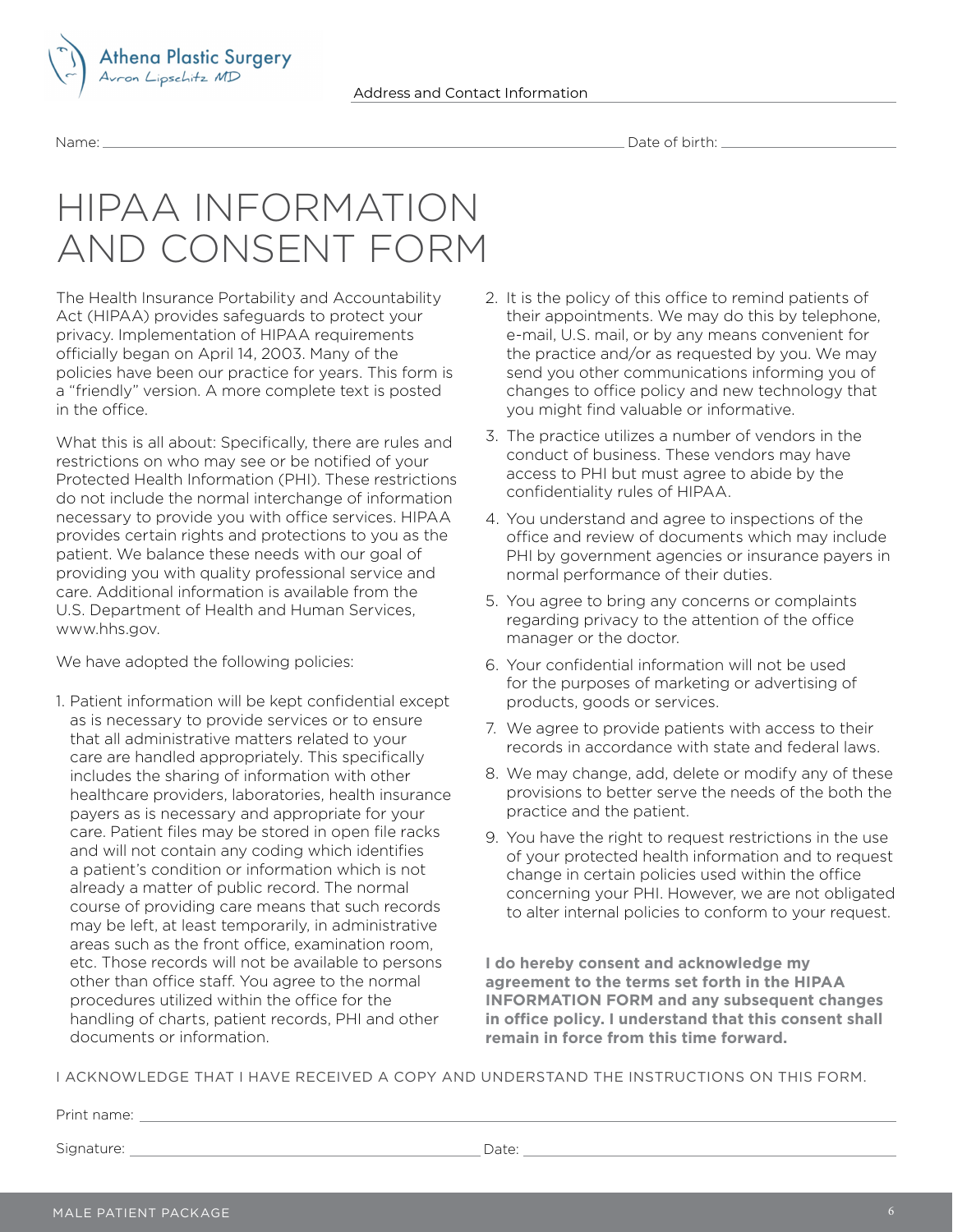

# PELLET INSERTION CONSENT FOR MALES

My physician/practitioner has recommended testosterone therapy delivered by a pellet inserted under my skin for treatment of symptoms I am experiencing related to low testosterone levels. The following information has been explained to me prior to receiving the recommended testosterone therapy.

<mark>Athena Plastic Surgery</mark><br>Avron Lipschitz MD

#### OVERVIEW

Bioidentical testosterone is a form of testosterone that is biologically identical to that made in my own body. The levels of active testosterone made by my body have decreased, and therapy using these hormones may have the same or similar effect(s) on my body as my own naturally produced testosterone. The pellets are a delivery mechanism for testosterone, and bioidentical hormone replacement therapy using pellets has been used since the 1930's. There are other formulations of testosterone replacement available, and different methods can be used to deliver the therapy. The risks associated with pellet therapy are generally similar to other forms of replacement therapy using bioidentical hormones.

#### RISKS/COMPLICATIONS

Risks associated with pellet insertion may include: bleeding from incision site, bruising, fever, infection, pain, swelling, pellet extrusion which may occur several weeks or months after insertion, reaction to local anesthetic and/or preservatives, allergy to adhesives from bandage(s), steri strips or other adhesive agents.

Some individuals may experience one or more of the following complications: acne, anxiety, breast or nipple tenderness or swelling, insomnia, depression, mood swings, fluid and electrolyte disturbances, headaches, increase in body hair, fluid retention or swelling, mood swings or irritability, rash, redness, itching, lack of effect (typically from lack of absorption), transient increase in cholesterol, nausea, retention of sodium, chloride and/or potassium, weight gain or weight loss, thinning hair or male pattern baldness, increased growth of prostate and prostate tumors which may or may not lead to worsening of urinary symptoms, hypersexuality (overactive libido) or decreased libido, erectile dysfunction, painful ejaculation, ten to fifteen percent shrinkage in testicular size, and/or significant reduction in sperm production, increase in neck circumference, overproduction of estrogen (called aromatization) or an increase in red blood cell formation or blood count (erythrocytosis). The latter can be diagnosed with a blood test called a complete blood count (CBC). This test should be done at least annually. Erythrocytosis can be reversed simply by donating blood periodically, but further workup or referral may be required if a more worrisome condition is suspected.

All types of testosterone replacement can cause a significant decrease in sperm count during use. Pellet therapy may affect sperm count for up to one year. If you are planning to start or expand your family, please talk to your provider about other options.

Additionally, there is some risk, even when using bioidentical hormones, that testosterone therapy may cause existing cases of prostate cancer to grow more rapidly. For this reason, a prostate specific antigen blood test (PSA) is recommended for men ages 55-69 before starting hormone therapy, even if asymptomatic. Testing is also recommended for younger individuals considered high risk for prostate cancer. The test should be repeated each year thereafter. If there is any question about possible prostate cancer, a follow-up referral to a qualified specialist for further evaluation may be required.

#### CONSENT FOR TREATMENT:

I agree to immediately report any adverse reactions or problems that may be related to my therapy to my physician or health care provider's office, so that it may be reported to the manufacturer. Potential complications have been explained to me, and I acknowledge that I have received and understand this information, including the possible risks and potential complications and the potential benefits. I also acknowledge that the nature of bioidentical therapy and other treatments have been explained to me, and I have had all my questions answered.

I understand that follow-up blood testing will be necessary four (4) weeks after my initial pellet insertion and then at least one time annually thereafter. I also understand that although most patients will receive the correct dosage with the first insertion, some may require dose changes.

I understand that my blood tests may reveal that my levels are not optimal which would mean I may need a higher or lower dose in the future. Furthermore, I have not been promised or guaranteed any specific benefits from the insertion of testosterone pellets. I have read or have had this form read to me.

I accept these risks and benefits, and I consent to the insertion of testosterone pellets under my skin performed by my provider. This consent is ongoing for this and all future insertions in this facility until I am no longer a patient here, but I do understand that I can revoke my consent at any time. I have been informed that I may experience any of the complications to this procedure as described above.

| Witness name: | Signature:                      | Date: |
|---------------|---------------------------------|-------|
|               |                                 |       |
| Print name:   | Sianature <sup>.</sup><br>19591 | Date  |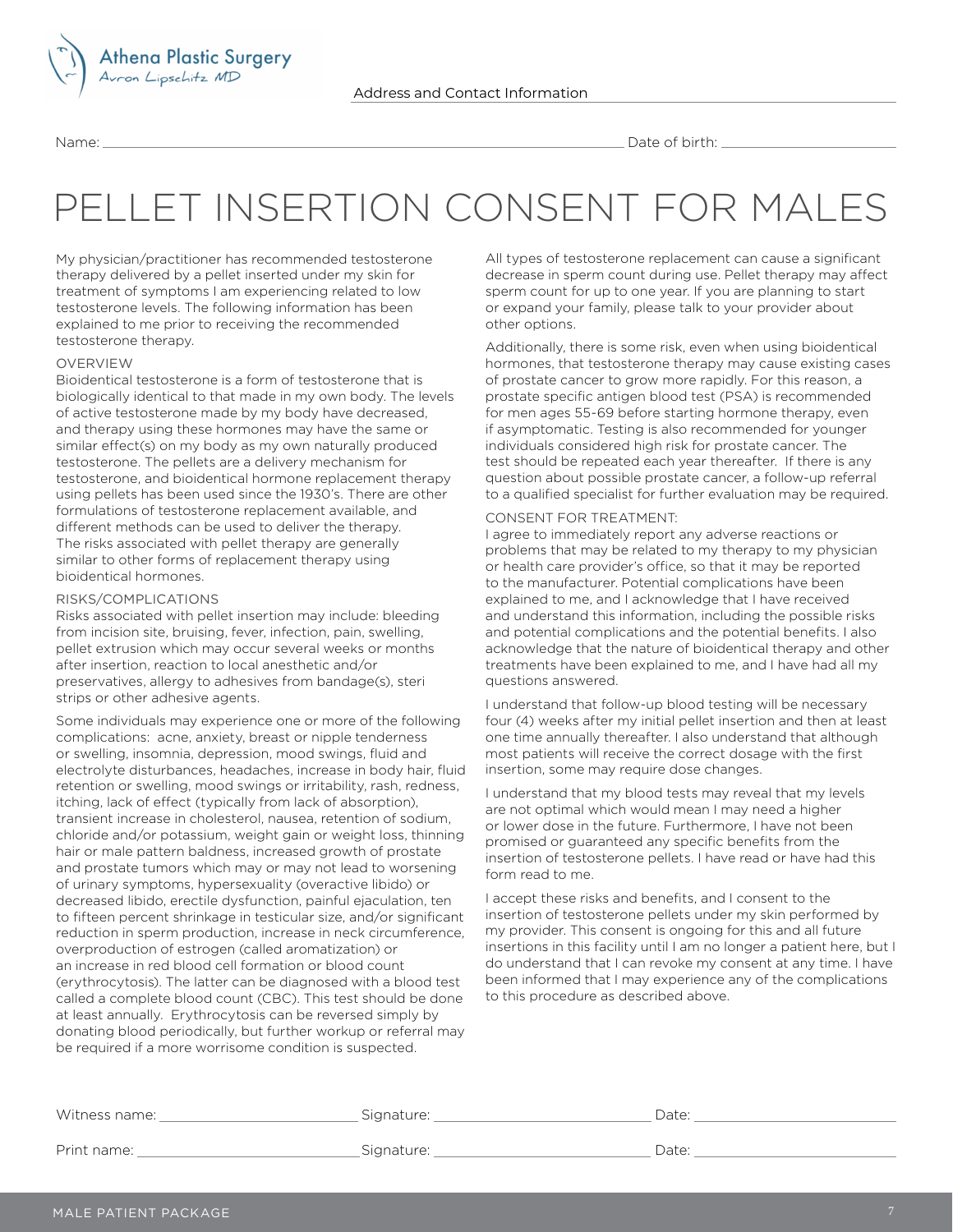

 $\frac{1}{1}$ ,  $\frac{1}{1}$ 

Name: Date of birth:

# REQUEST TO RESTRICT DISCLOSURE TO HEALTH PLAN

Authorized by Section 13405(a) of the HITECH Act

request that my treating provider(s) and clinic (listed above) not disclose my protected health information (PHI) to my health plan or other third party insurance carrier. Pursuant to Section 13405(a) of the HITECH Act, I understand I have the right to request restrictions on whether the Practice discloses my protected health information (PHI) with my health plan and the Practice is required to agree to my request unless the information is required to be disclosed to my health plan to comply with the law.

The records of the restricted services/items listed below ("Restricted Services/Items") will not be released or billed to my health plan or other third party insurance carrier for the purposes of payment or health care operations. I understand I am financially responsible for these Restricted Services/Items and will pay out-ofpocket, in full, at the time of service in order for the Practice to accept this restriction request.

REQUESTED RESTRICTION:

Services/Items to be restricted: \_\_\_\_\_\_\_\_\_\_ subcutaneous pellet hormone replacement \_\_\_\_\_\_\_\_\_\_\_\_\_\_\_\_\_\_\_\_\_\_\_\_\_\_

Total charge amount (or estimated amount): \$ \_\_\_\_\_\_\_ per treatment/per month (circle one)

Other: \_\_

I understand that I am responsible personally for full charges when finalized.

Patient name (please print):

Signature:

Date: **Date:** 

Witness name (please print): The matrix of the state of the state of the state of the state of the state of the state of the state of the state of the state of the state of the state of the state of the state of the state

Signature:

Date: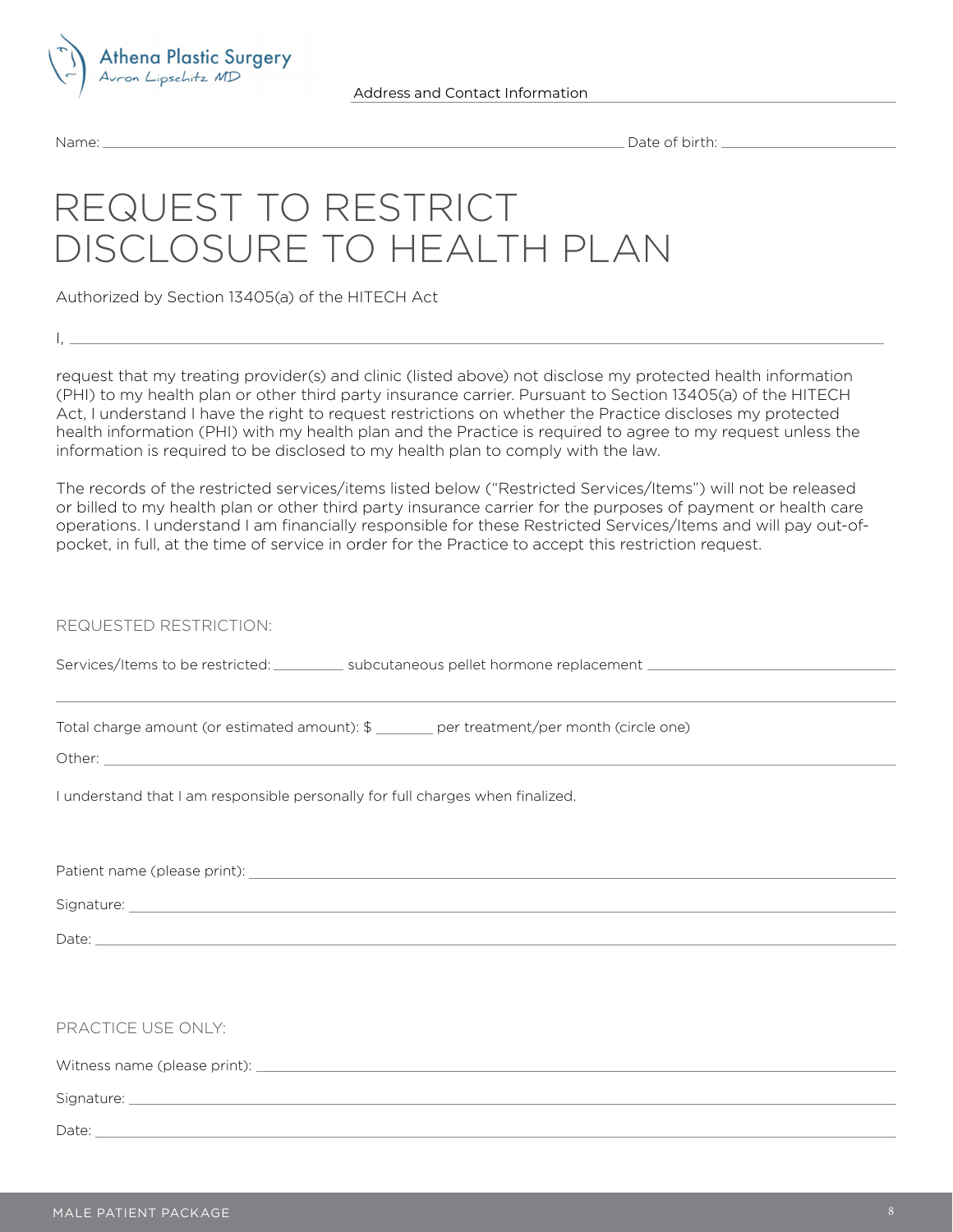

# WHAT MIGHT OCCUR AFTER A PELLET INSERTION (MALE)

A significant hormonal transition will occur in the first four weeks after the insertion of your hormone pellets. Therefore, certain changes might develop that can be bothersome.

• INFECTION:

Infection is a possibility with any type of procedure. Infection is uncommon with pellet insertion and occurs in <0.5 to 1%. If redness appears and seems to worsen (rather than improve), is associated with severe heat and/or pus, please contact the office. Warm compresses are helpful, but a prescription antibiotic may also be needed.

• PELLET EXTRUSION: Pellet extrusion is uncommon and occurs in < 5% of procedures. If the wound becomes sore again after it has healed, begins to

ooze or bleed or has a blister-type appearance, please contact the office. Warm compresses may help soothe discomfort.

• ITCHING OR REDNESS:

Itching or redness in the area of the incision and pellet placement is common. Some patients may also have a reaction to the tape or glue. If this occurs, apply hydrocortisone to the area 2-3 times daily. If the redness becomes firm or starts to spread, please contact the office.

- FLUID RETENTION/WEIGHT GAIN: Testosterone stimulates the muscle to grow and retain water which may result in a weight change of two to five pounds. This is only temporary. This happens frequently with the first insertion, and especially during hot, humid weather conditions.
- SWELLING OF THE HANDS & FEET: This is common in hot and humid weather. It may be treated by drinking lots of water, reducing your salt intake, or by taking a mild diuretic, which the office can prescribe.
- BREAST TENDERNESS OR NIPPLE SENSITIVITY: These may develop with the first pellet insertion. The increase in estrogen sends more blood to the breast tissue. Increased blood supply is a good thing, as it nourishes the tissue. Taking 2 capsules of DIM daily helps prevent excess estrogen formation. In males, this may indicate that you are a person who is an aromatizer (changes testosterone into estrogen). This is usually prevented if DIM is taken regularly but can be easily treated and will be addressed further when your labs are done, if needed.

symptom and can be purchased at many health food stores.

• MOOD SWINGS/IRRITABILITY: These may occur if you were quite deficient in hormones. These symptoms usually improve when enough hormones are in your system. 5HTP can be helpful for this temporary • ELEVATED RED BLOOD CELL COUNT: Testosterone may stimulate growth in the bone marrow of the red blood cells. This condition may also occur in some

patients independent of any treatments or medications. If your blood count goes too high, you may be asked to see a blood specialist called a hematologist to make sure there is nothing worrisome found. If there is no cause, the testosterone dose may have to be decreased. Routine blood donation may be helpful in preventing this.

• HAIR LOSS OR ANXIETY:

Is rare and usually occurs in patients who convert testosterone to DHT. Dosage adjustment generally reduces or eliminates the problem. Prescription medications may be necessary in rare cases. 5HTP may be helpful for anxiety and is available over-the-counter.

• FACIAL/BODY BREAKOUT:

Acne may occur when testosterone levels are either very low or high. This lasts a short period of time and can be handled with a good face cleansing routine, astringents and toner. If these solutions do not help, please call the office for suggestions and possibly prescriptions.

• AROMATIZATION:

Some men will form higher-than-expected levels of estrogen from the testosterone. Using DIM 2 capsules daily as directed may prevent this. Symptoms such as nipple tenderness or feeling emotional may be observed. These will usually resolve by taking DIM, but a prescription may be needed.

• HIGH OR LOW HORMONE LEVELS:

The majority of times, we administer the hormone dosage that is best for each patient, however, every patient breaks down and uses hormones differently. Most patients will have the correct dosage the first insertion, but some patients may require dosage changes and blood testing. If your blood levels are low, results are not optimal and it is not too far from the original insertion, we may suggest you return so we can administer additional pellets or a "boost" (at no charge). This would require blood work to confirm. On the other hand, if your levels are high, we can treat the symptoms (if you are having any) by supplements and/or prescription medications. The dosage will be adjusted at your next insertion.

- TESTICULAR SHRINKAGE: Testicular shrinkage is expected with any type of testosterone treatment.
- LOW SPERM COUNT:

Any testosterone replacement will cause significant decrease in sperm count during use. Pellet therapy may affect sperm count up to one year. If you are planning to start or expand your family, please talk to your provider about other options.

I ACKNOWLEDGE THAT I HAVE RECEIVED A COPY AND UNDERSTAND THE INSTRUCTIONS ON THIS FORM.

Print name: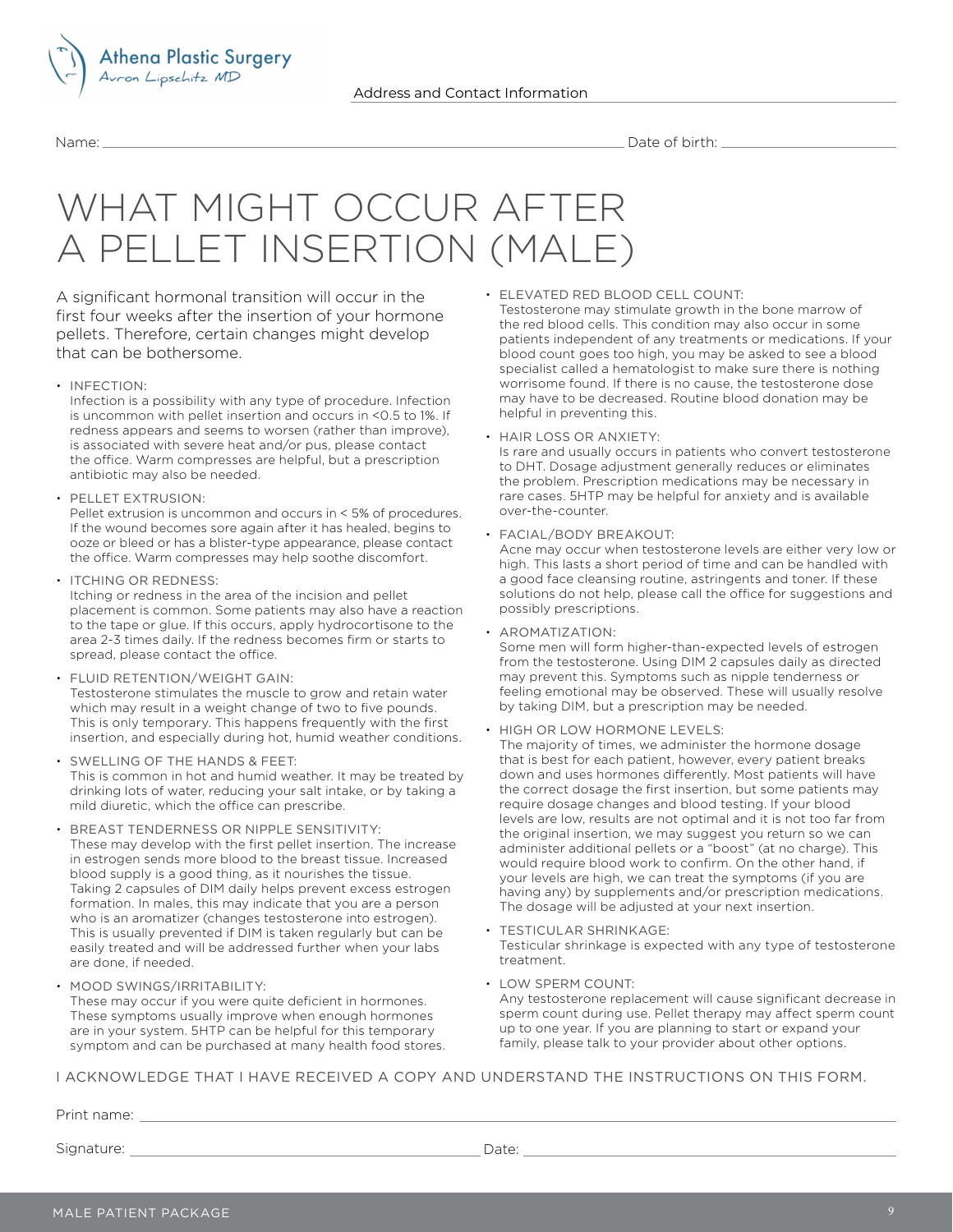



## POST-INSERTION INSTRUCTIONS FOR MEN

- Your insertion site has been covered with two layers of bandages. The inner layer is a steri-strip, and the outer layer is a waterproof dressing.
- **Do not take tub baths or get into a hot tub or swimming pool for 7 days.** You may shower, but do not remove the bandage or steri-strips for 7 days.
- No major exercises for the incision area. No heavy lifting using the legs for 7 days. This includes running, elliptical, squats, lunges, etc. You can do moderate upper body work and normal walking on a flat surface.
- The sodium bicarbonate in the anesthetic may cause the site to swell for 1-3 days.
- The insertion site may be uncomfortable for up to 2 to 3 weeks. If there is itching or redness you may take Benadryl for relief (50 mg orally every 6 hours). Caution: this can cause drowsiness!
- You may experience bruising, swelling, and/or redness of the insertion site which may last from a few days up to 2 to 3 weeks. If the redness worsens after the first 2-3 days, please contact the office.
- You may notice some pinkish or bloody discoloration of the outer bandage. This is normal.
- If you experience bleeding from the incision, apply firm pressure for 5 minutes.
- Please call if you have any bleeding (not oozing) not relieved with pressure, as this is NOT normal.
- Please call if you have any pus coming out of the insertion site, as this is NOT normal.
- We recommend putting an ice pack on the area where the pellets are located a couple of times for about 20 minutes each time over the next 4 to 5 hours. You can continue this for swelling, if needed. Be sure to place something between the ice pack and your bandages/skin. Do not place ice packs directly on bare skin.

### REMINDERS:

- Remember to have your post-insertion blood work done 4 weeks after your FIRST insertion.
- Most men will need re-insertion of their pellets 4-5 months after their initial insertion. If you experience symptoms prior to this, please call the office.
- Please call as soon as symptoms that were relieved from the pellets start to return to make an appointment for your next insertion.

ADDITIONAL INSTRUCTIONS:

### I ACKNOWLEDGE THAT I HAVE RECEIVED A COPY AND UNDERSTAND THE INSTRUCTIONS ON THIS FORM.

Print name: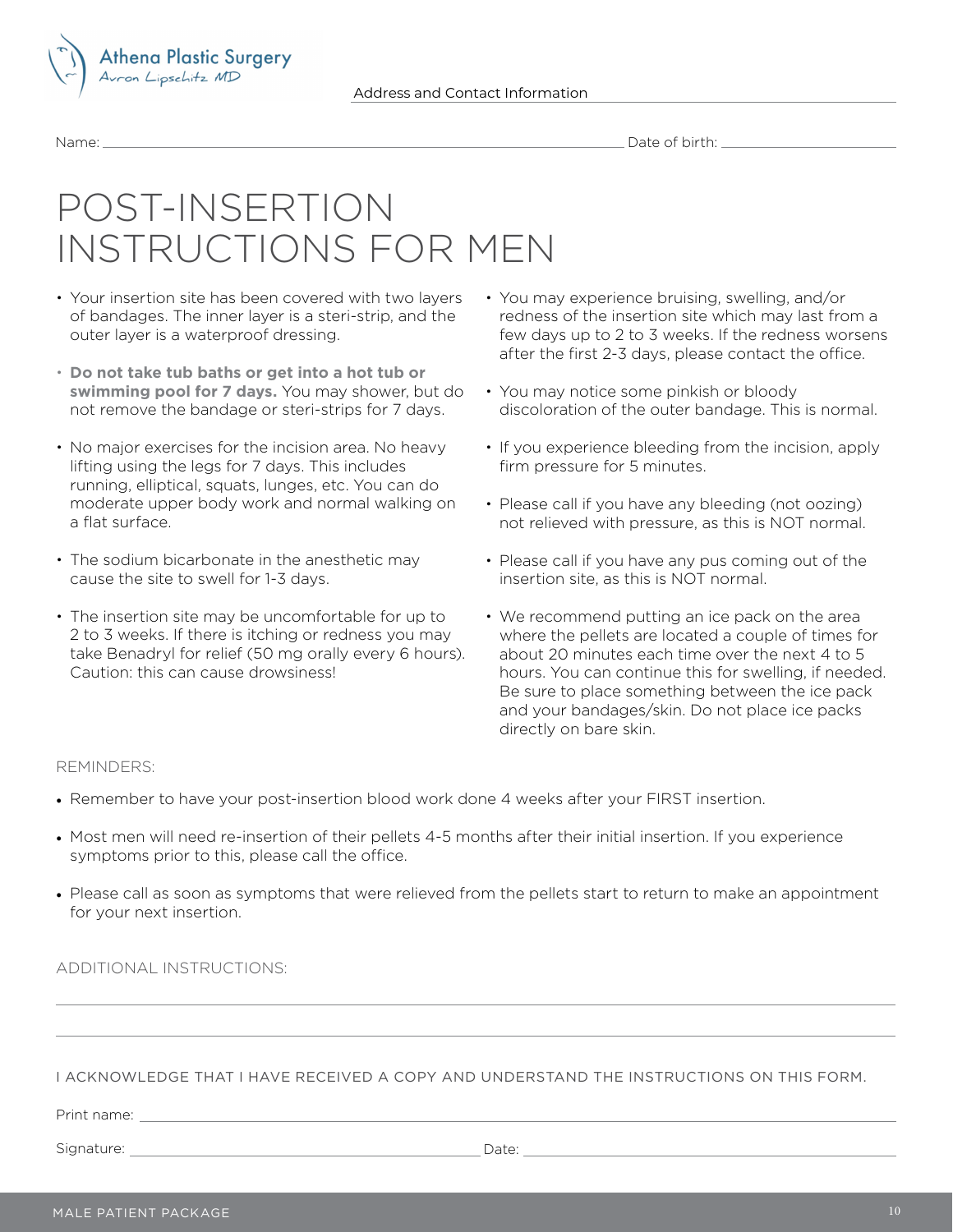

## OFFICE USE ONLY – INITIAL PELLET INSERTION FORM MALE CONTINUED

| <b>Procedure note:</b> |  |
|------------------------|--|
|------------------------|--|

The procedure, risks, benefits and alternatives were explained to the patient. Questions were answered and a consent form for the insertion of testosterone pellet implants was signed. An area was prepped. The area was then infiltrated with local anesthesia. A small incision was made using a #11 blade scalpel. The trocar with cannula was passed through the incision into the subcutaneous tissue. Testosterone pellet(s) were inserted through the cannula into the subcutaneous tissue. Bleeding was minimal. Steri-strips were applied. A sterile dressing was applied. The patient tolerated the procedure well. Post-insertion instructions were reviewed, and a copy was given to the patient.

| <b>Local anesthetic:</b> $\Box$ 1% lido w/epi $\Box$ cc $\Box$ 1% lido $\Box$ cc $\Box$ Other $\Box$ |
|------------------------------------------------------------------------------------------------------|
| Sodium bicarbonate ______ cc                                                                         |
| Insertion site: Left hip Right hip Other                                                             |

| Treat with:      |                                                                                                                |  |
|------------------|----------------------------------------------------------------------------------------------------------------|--|
|                  |                                                                                                                |  |
|                  |                                                                                                                |  |
|                  |                                                                                                                |  |
|                  |                                                                                                                |  |
|                  | Deep Sleep: ____________________________Senolytic Complex: _____________________BPC-157: _____________________ |  |
|                  |                                                                                                                |  |
|                  | <b>Labs:</b> $\Box$ Due in 4 weeks $\Box$ Up-to-date $\Box$ Prior to next insertion                            |  |
|                  | <b>Prostate exam:</b> Prior to next insertion $\Box$ Up-to-date $\Box$ Not applicable                          |  |
| <b>Comments:</b> |                                                                                                                |  |
|                  |                                                                                                                |  |
|                  |                                                                                                                |  |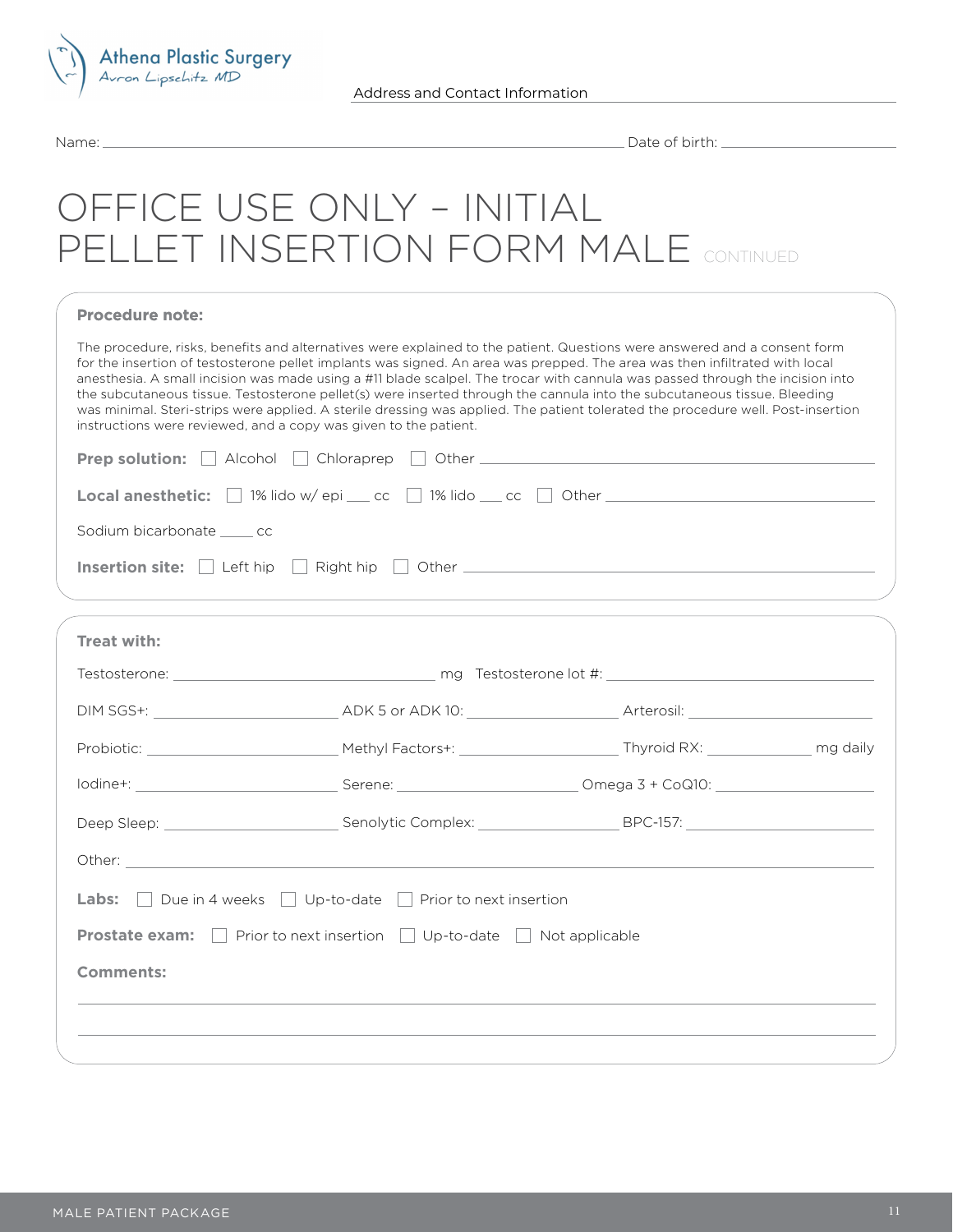

Name: Date of birth:

# OFFICE USE ONLY – INITIAL PELLET INSERTION FORM MALE

|                             |  |                                    | Height: ____________________Weight: __________________________________Blood pressure: _______________________________         |
|-----------------------------|--|------------------------------------|-------------------------------------------------------------------------------------------------------------------------------|
| <b>Current medications:</b> |  | Surgery/past medical history: None |                                                                                                                               |
|                             |  |                                    |                                                                                                                               |
| <b>Symptoms:</b>            |  |                                    |                                                                                                                               |
|                             |  |                                    |                                                                                                                               |
| Lab results:                |  |                                    |                                                                                                                               |
|                             |  |                                    | Estradiol: _______________Testosterone: ________________Free test: ______________ PSA: ______________ Vitamin D: ____________ |
|                             |  |                                    | TSH: Free T3: __________ Total T4: _________ TPO: __________ CBC: ________ Chem panel: _____________                          |
|                             |  |                                    |                                                                                                                               |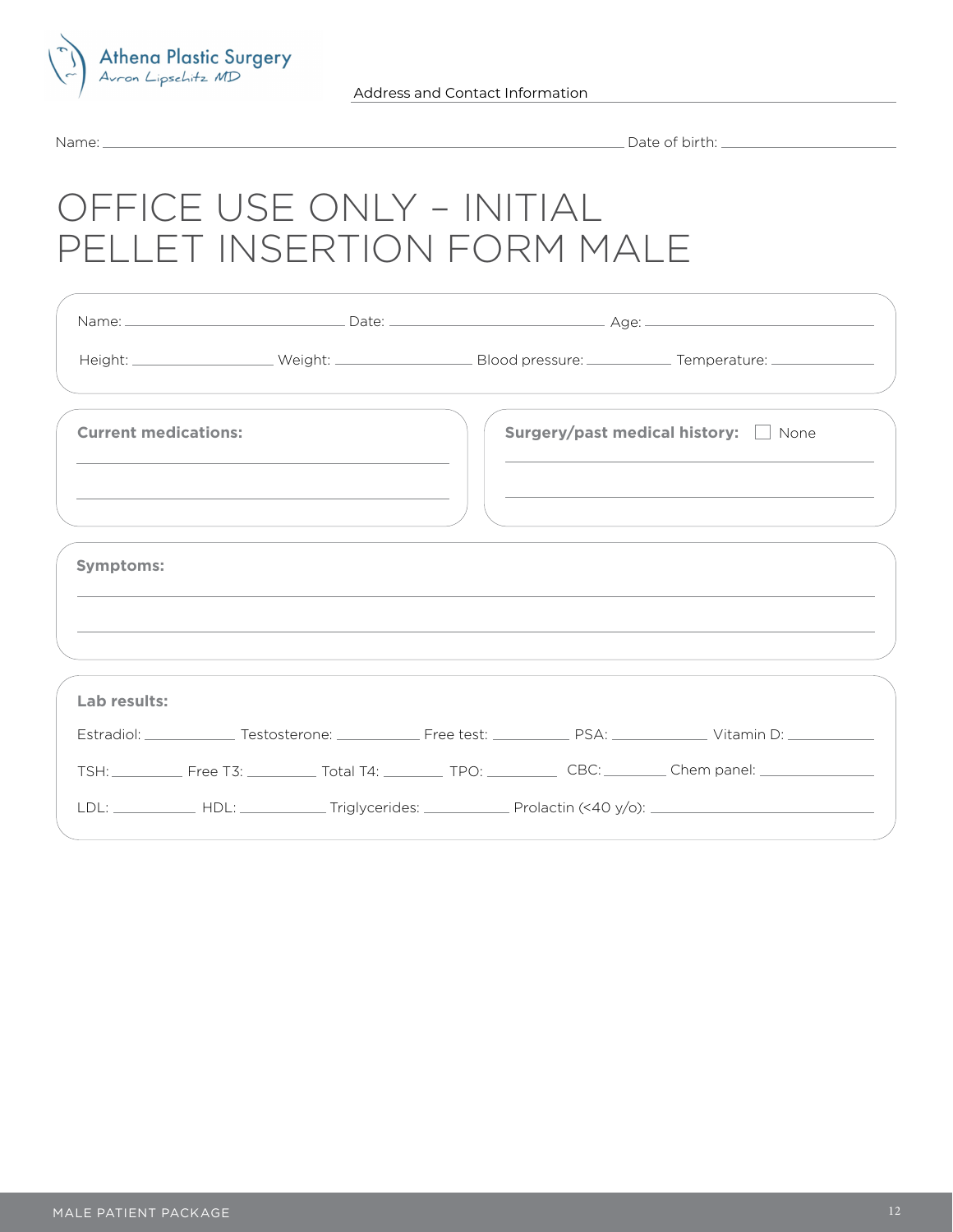

Name: Date of birth:

## MALE FLOW CHART FOR LAB RESULTS & BIOTE DOSAGES

Medical history (check all that apply):  $\Box$  BPH  $\Box$  Elevated PSA  $\Box$  Prostate cancer

| Date | Total<br>testost.<br>(ng/dl) | Free<br>testost.<br>(ng/dl) | E2 level<br>(pg/ml) | <b>PSA</b> | Testost.<br>mg<br>used | <b>Comments</b> |
|------|------------------------------|-----------------------------|---------------------|------------|------------------------|-----------------|
|      |                              |                             |                     |            |                        |                 |
|      |                              |                             |                     |            |                        |                 |
|      |                              |                             |                     |            |                        |                 |
|      |                              |                             |                     |            |                        |                 |
|      |                              |                             |                     |            |                        |                 |
|      |                              |                             |                     |            |                        |                 |
|      |                              |                             |                     |            |                        |                 |
|      |                              |                             |                     |            |                        |                 |
|      |                              |                             |                     |            |                        |                 |
|      |                              |                             |                     |            |                        |                 |
|      |                              |                             |                     |            |                        |                 |
|      |                              |                             |                     |            |                        |                 |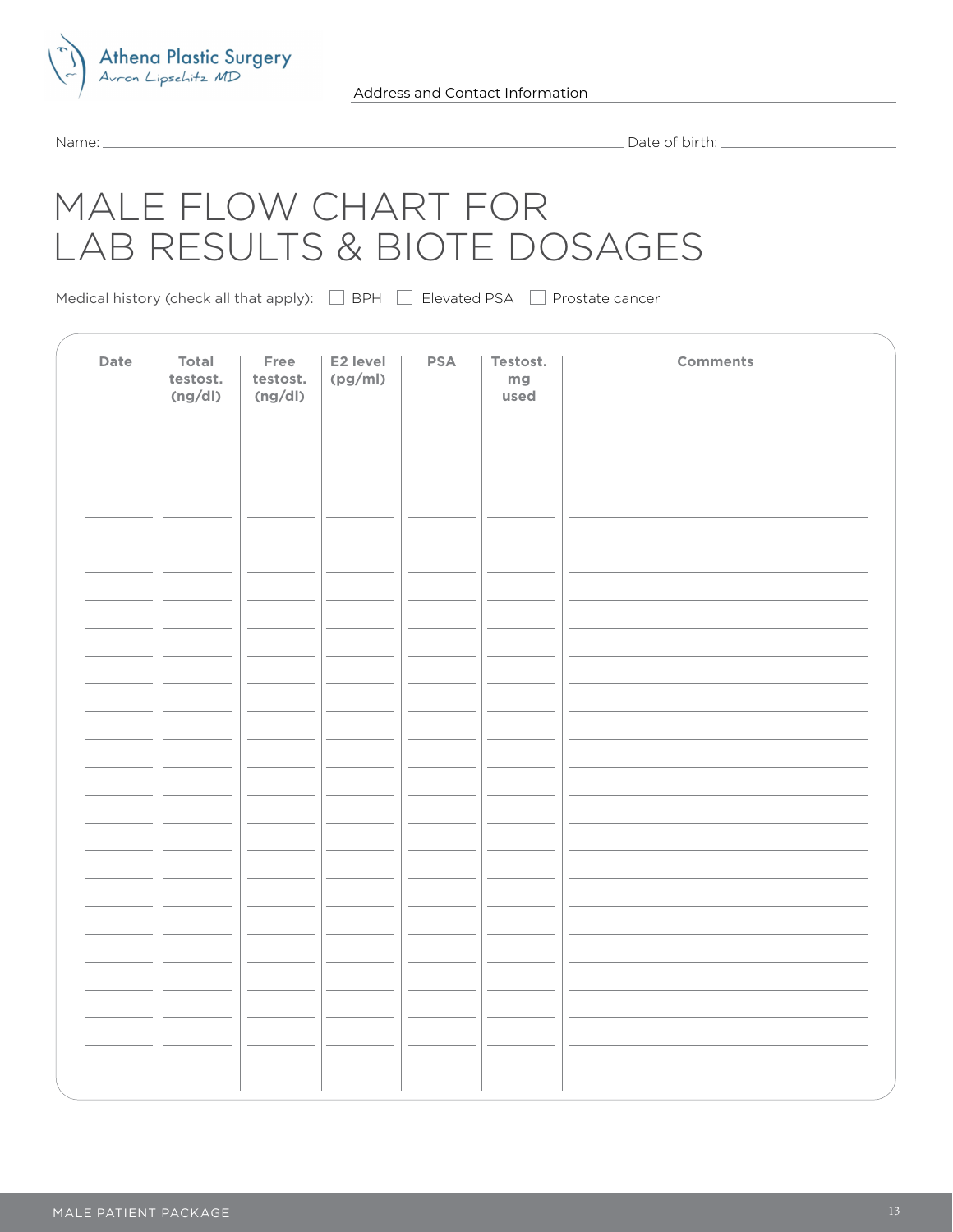

# OFFICE USE ONLY - REPEAT PELLET INSERTIONS FORM MALE

| Symptoms/notes:                                                                  |                                                                                                                                                                                                                                                                                                                                                                                                                                                                                                                                                                                                                                                                                                                               |                                                                                                                                                                                                                                |  |  |  |
|----------------------------------------------------------------------------------|-------------------------------------------------------------------------------------------------------------------------------------------------------------------------------------------------------------------------------------------------------------------------------------------------------------------------------------------------------------------------------------------------------------------------------------------------------------------------------------------------------------------------------------------------------------------------------------------------------------------------------------------------------------------------------------------------------------------------------|--------------------------------------------------------------------------------------------------------------------------------------------------------------------------------------------------------------------------------|--|--|--|
|                                                                                  |                                                                                                                                                                                                                                                                                                                                                                                                                                                                                                                                                                                                                                                                                                                               |                                                                                                                                                                                                                                |  |  |  |
|                                                                                  |                                                                                                                                                                                                                                                                                                                                                                                                                                                                                                                                                                                                                                                                                                                               |                                                                                                                                                                                                                                |  |  |  |
| <b>Procedure note:</b>                                                           |                                                                                                                                                                                                                                                                                                                                                                                                                                                                                                                                                                                                                                                                                                                               |                                                                                                                                                                                                                                |  |  |  |
|                                                                                  | The procedure, risks, benefits and alternatives were explained to the patient. Questions were answered and a consent form<br>for the insertion of testosterone pellet implants was signed. An area was prepped. The area was then infiltrated with local<br>anesthesia. A small incision was made using a #11 blade scalpel. The trocar with cannula was passed through the incision into<br>the subcutaneous tissue. Testosterone pellet(s) were inserted through the cannula into the subcutaneous tissue. Bleeding<br>was minimal. Steri-strips were applied. A sterile dressing was applied. The patient tolerated the procedure well. Post-insertion<br>instructions were reviewed, and a copy was given to the patient. |                                                                                                                                                                                                                                |  |  |  |
|                                                                                  |                                                                                                                                                                                                                                                                                                                                                                                                                                                                                                                                                                                                                                                                                                                               |                                                                                                                                                                                                                                |  |  |  |
| Local anesthetic: □ 1% lido w/epi __ cc □ 1% lido __ cc □ Other ________________ |                                                                                                                                                                                                                                                                                                                                                                                                                                                                                                                                                                                                                                                                                                                               |                                                                                                                                                                                                                                |  |  |  |
| Sodium bicarbonate ______ cc                                                     |                                                                                                                                                                                                                                                                                                                                                                                                                                                                                                                                                                                                                                                                                                                               |                                                                                                                                                                                                                                |  |  |  |
| Insertion site: Left hip                                                         |                                                                                                                                                                                                                                                                                                                                                                                                                                                                                                                                                                                                                                                                                                                               | Right hip Cher Chemistry and the Right hip Chemistry and the Chemistry and the Chemistry and the Chemistry and The Chemistry and the Chemistry and the Chemistry and the Chemistry and the Chemistry and the Chemistry and The |  |  |  |
|                                                                                  |                                                                                                                                                                                                                                                                                                                                                                                                                                                                                                                                                                                                                                                                                                                               |                                                                                                                                                                                                                                |  |  |  |
| Treat with:                                                                      |                                                                                                                                                                                                                                                                                                                                                                                                                                                                                                                                                                                                                                                                                                                               |                                                                                                                                                                                                                                |  |  |  |
|                                                                                  | Testosterone: _______ mg Testosterone lot #: _______ DIM SGS+: ADK 5 or ADK 10: Arterosil:                                                                                                                                                                                                                                                                                                                                                                                                                                                                                                                                                                                                                                    |                                                                                                                                                                                                                                |  |  |  |
|                                                                                  | Probiotic: __________ Methyl Factors+: _________ Thyroid RX: ________ mg daily lodine+: _________ Serene: ________                                                                                                                                                                                                                                                                                                                                                                                                                                                                                                                                                                                                            |                                                                                                                                                                                                                                |  |  |  |
|                                                                                  | Omega 3 + CoQ10: _________Deep Sleep: __________Senolytic Complex: _________BPC-157: _________Other: _________                                                                                                                                                                                                                                                                                                                                                                                                                                                                                                                                                                                                                |                                                                                                                                                                                                                                |  |  |  |
|                                                                                  | <b>Labs:</b> $\Box$ Due in 4 weeks $\Box$ Up-to-date $\Box$ Prior to next insertion                                                                                                                                                                                                                                                                                                                                                                                                                                                                                                                                                                                                                                           |                                                                                                                                                                                                                                |  |  |  |
|                                                                                  | <b>Prostate exam:</b> $\Box$ Prior to next insertion $\Box$ Up-to-date $\Box$ Not applicable                                                                                                                                                                                                                                                                                                                                                                                                                                                                                                                                                                                                                                  |                                                                                                                                                                                                                                |  |  |  |
| <b>Comments:</b>                                                                 |                                                                                                                                                                                                                                                                                                                                                                                                                                                                                                                                                                                                                                                                                                                               |                                                                                                                                                                                                                                |  |  |  |
|                                                                                  |                                                                                                                                                                                                                                                                                                                                                                                                                                                                                                                                                                                                                                                                                                                               |                                                                                                                                                                                                                                |  |  |  |